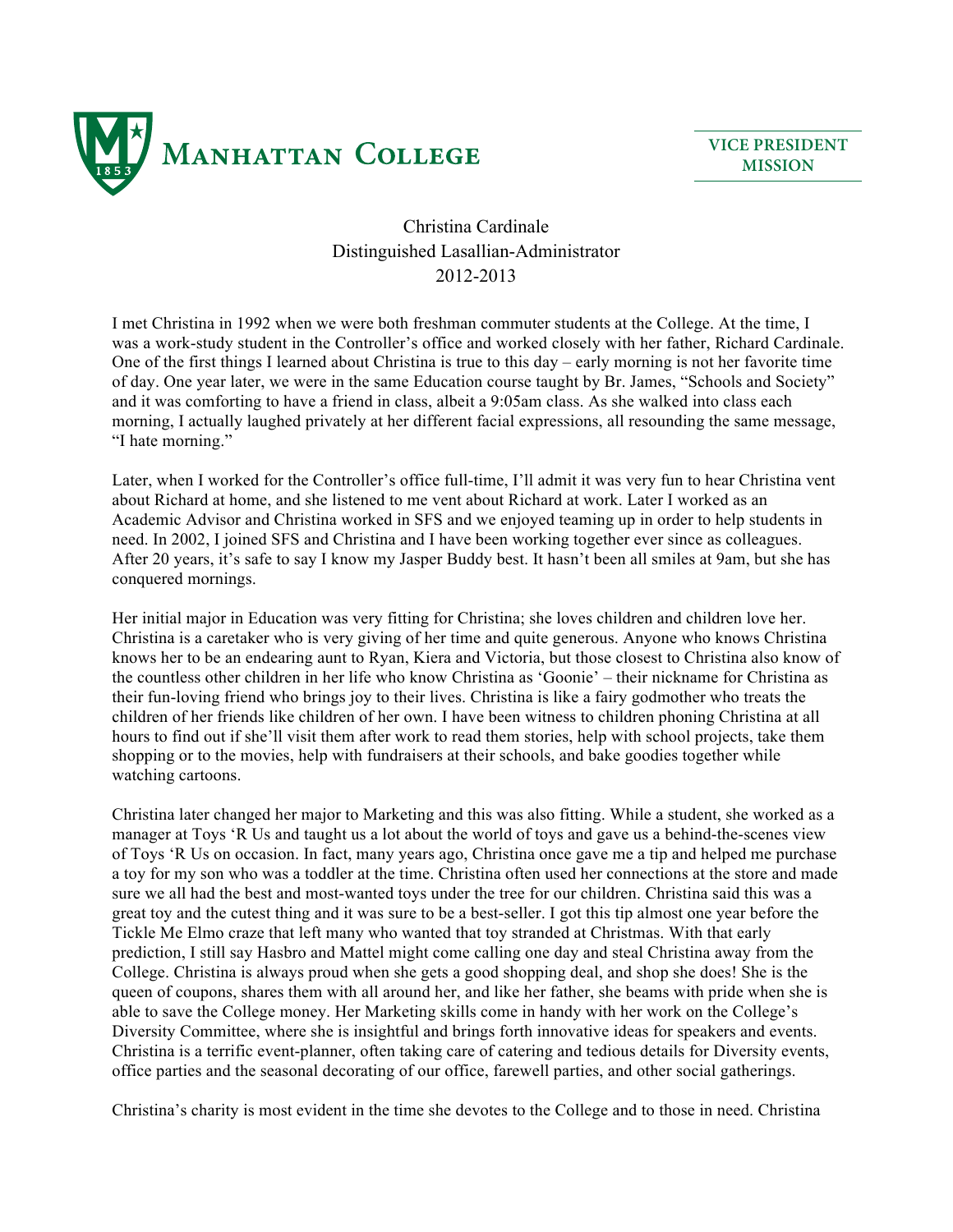deserves accolades for her unwavering dedication to the planning and execution of St. LaSalle's Week. When she volunteered to chair the 2012 Planning Committee, I know many on the Lasallian Education Committee were relieved to rely on someone so competent, organized, and very hands-on. The result was a successful event! Christina helped organize the Supply Drive that allowed the College to donate muchneeded supplies to school-aged children in underserved areas. Her dedication to our nation's veterans is outstanding when she collected letters students wrote to Veterans during a Founder's Day event. Her direct work today with Veterans returning to study at Manhattan on the GI Bill is vital to our College's connection with these students. Christina often volunteers her time to the Answer Desk at the start of each Fall term. She lends an ear when needed, is full of tips and advice, and is also willing to walk in someone's shoes as she did when, this past July, she participated in El Otro Lado, a Lasallian Social Justice Institute formation program where she walked the desert in Arizona picking up trash and tracing the issues of immigration and our borders.

Christina makes it her business to find solutions and to get answers and this is why her work in the world of Manhattan's business is important. Moving from an office manager role to the Assistant Bursar position, Christina accepted not only a heavy load of responsibility, but she accepted the challenge of her primary role as debt collector of past due balances. This is not an easy task and it is not very rewarding. In addition to that daunting task, she works with our current families and helps to lay out financing plans and constantly markets Manhattan as something worth sacrificing for. Christina serves as the SFS liaison to all special programming and third party contracts and she always finds time to assist her colleagues, mentor the staff, and keep us up-to-date on ever-changing legislation. Christina is well -known and wellconnected in professional development organizations for Bursars. The job is not much fun, aside from the rare occasion she is successful at hunting down a past due debtor on Facebook. She serves as our radar and she always comes through.

In hindsight, the challenge she accepted by taking on the Asst. Bursar role reminded me about a debate over the existence of an ad. It is claimed that Sir Ernest Shackelton, a South Pole explorer, placed an ad in the Times of London in the early 1900s for men willing to accompany him on an exploration of the Pole. It read:

*"Men wanted for hazardous journey.*

## *Small wages, bitter cold, long months of complete darkness, constant danger, safe return doubtful.*

## *Honour and recognition in case of success."*

This sounds like an ad Christina answered. Perhaps we were successful in placing her where the College needed her skills and talents most. I should go back now and modify our ad to read:

"Hard-working person needed for a job full of pitfalls. You must help those who will gripe about you, long hours, spend the whole year plumbing the depths of the young adult mind, the minds of those who claim to have not received your mail, face constant change and challenges, and wait endlessly on the promise of "the check is in the mail." Successes are small, and sometimes not seen. This job will change you, and your task is to find a way for your job to change the world."

5,000 men answered Shackelton's ad. I would dare to say no one would answer the ad for Christina's job. Christina, you have the courage and determination to transform whatever is negative and remain positive so that you can help others and encourage a life journey lived according to the principles of St. John Baptist De La Salle. You are relentless as you face and help carry the many difficulties of our students and families. We hope the darkness you face each day turns bright, but not the early-morning-type bright.